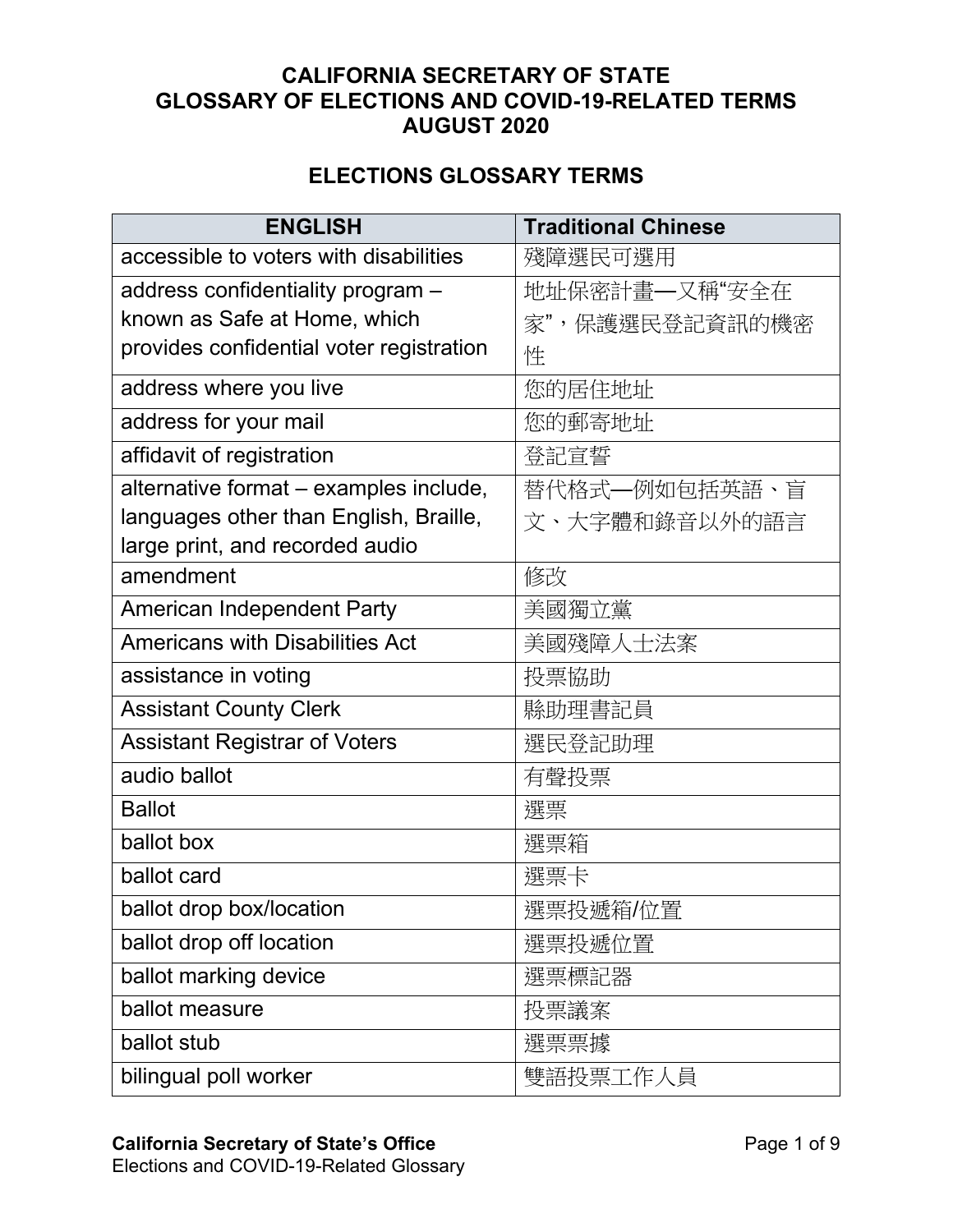| bond measure                           | 債券議案                |
|----------------------------------------|---------------------|
| <b>California Constitution</b>         | 加州憲法                |
| California Secretary of State's office | 加州州務卿辦公室            |
| Candidate                              | 候選人                 |
| cast a vote                            | 投票                  |
| <b>Conditional Voter Registration</b>  | 條件性的選民登記            |
| confirm your registration              | 確認登記                |
| consolidated precinct                  | 綜合選區                |
| constitutional                         | 憲法的                 |
| county                                 | 郡縣                  |
| <b>County Clerk</b>                    | 縣書記員                |
| county measure                         | 縣域議案                |
| <b>County Voter Information Guide</b>  | 縣選民資訊指南             |
| curbside voting                        | 路邊投票                |
| decline to state                       | 拒絕陳述                |
| <b>Democratic Party</b>                | 民主黨                 |
| district                               | 區                   |
| drive-through voting                   | 免下車投票               |
| duplicate vote                         | 重複投票                |
| early voting                           | 提早投票                |
| elderly voters                         | 老年選民                |
| election                               | 選舉                  |
| Election Administration Plan (EAP)     | 選舉管理計畫(EAP)         |
| <b>Election Day</b>                    | 選舉日                 |
| election inspector                     | 選舉監察員               |
| election observer                      | 選舉觀察員               |
| election official                      | 選舉官員                |
| election worker                        | 選舉工作人員              |
| Electioneering                         | 競選活動                |
| electronic pollbook or e-pollbook      | 電子選舉人名冊或 e-pollbook |
| eligible voters                        | 合格選民                |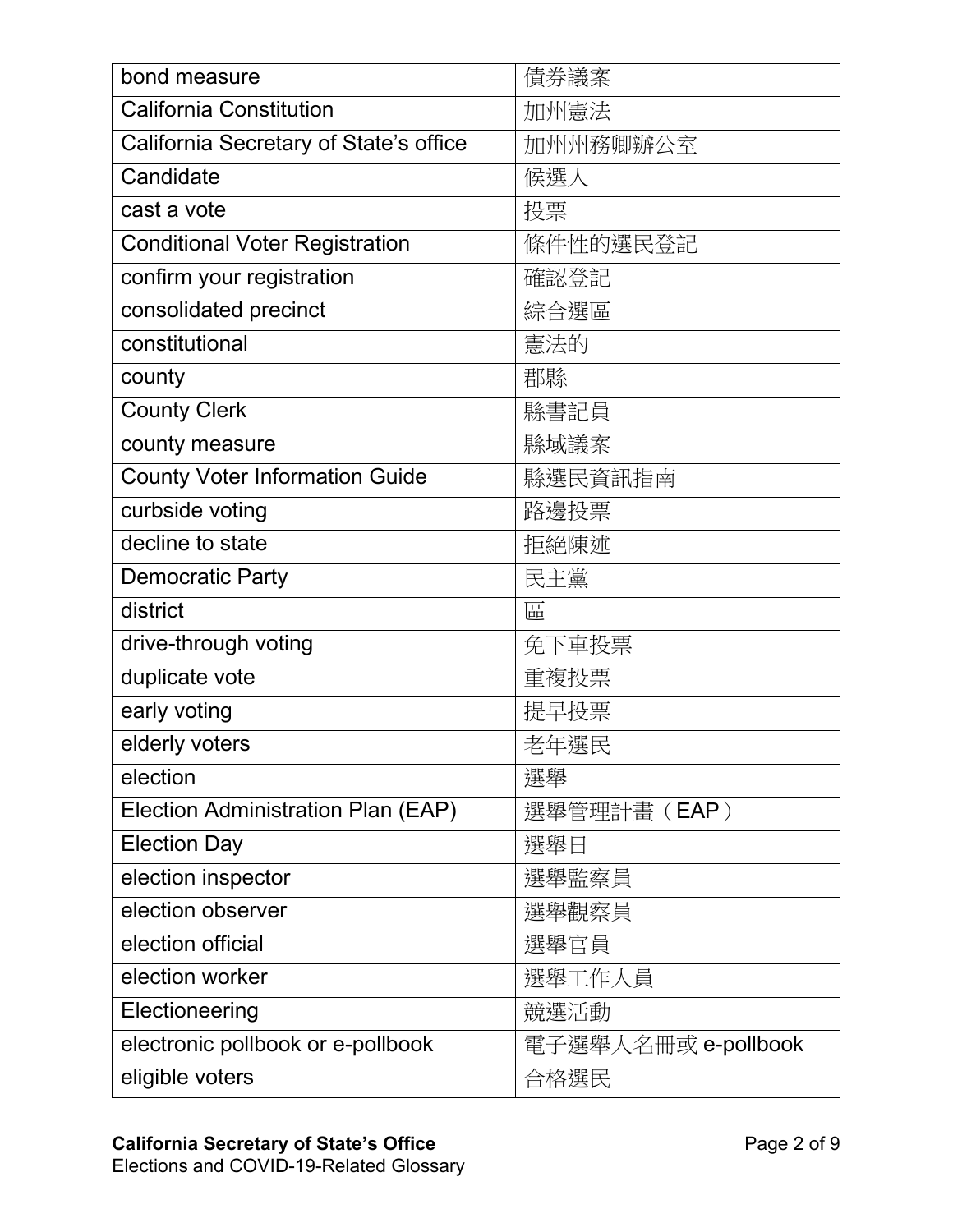| fiscal impact                             | 財政效果              |
|-------------------------------------------|-------------------|
| general election                          | 大選                |
| <b>Green Party</b>                        | 綠黨                |
| identification                            | 身份                |
| initiative measure                        | 動議議案              |
| instructions to voters                    | 選民須知              |
| <b>Language Accessibility Advisory</b>    | 語言便利諮詢委員會 (LAAC)  |
| Committee (LAAC)                          |                   |
| layout guidance                           | 規劃指導              |
| <b>Libertarian Party</b>                  | 自由黨               |
| local measure                             | 地方政府議案            |
| mail ballots                              | 郵寄選票              |
| marking device                            | 圈選工具              |
| military and overseas voters              | 軍籍和海外選民           |
| multilingual services                     | 多語言服務             |
| <b>No</b>                                 | 無                 |
| No Party Preference                       | 無政黨偏好             |
| Nonpartisan                               | 無黨派               |
| Office of the Registrar of Voters         | 選民登記官辦公室          |
| official ballot                           | 正式選票              |
| Overvote                                  | 超額投票              |
| paper ballot                              | 紙質選票              |
| Peace and Freedom Party                   | 和平與自由黨            |
| please print                              | 請列印               |
| poll worker                               | 投票站工作人員           |
| polling place                             | 投票站               |
| Precinct                                  | 選區                |
| pre-registration – California youth can   | 預先登記—加州年滿 16歲或 17 |
| pre-register to vote if they are 16 or 17 | 歲的年輕人,並且符合其他選民    |
| years old and meet the other voter        | 登記資格要求,即可預先登記投    |
| registration eligibility requirements and |                   |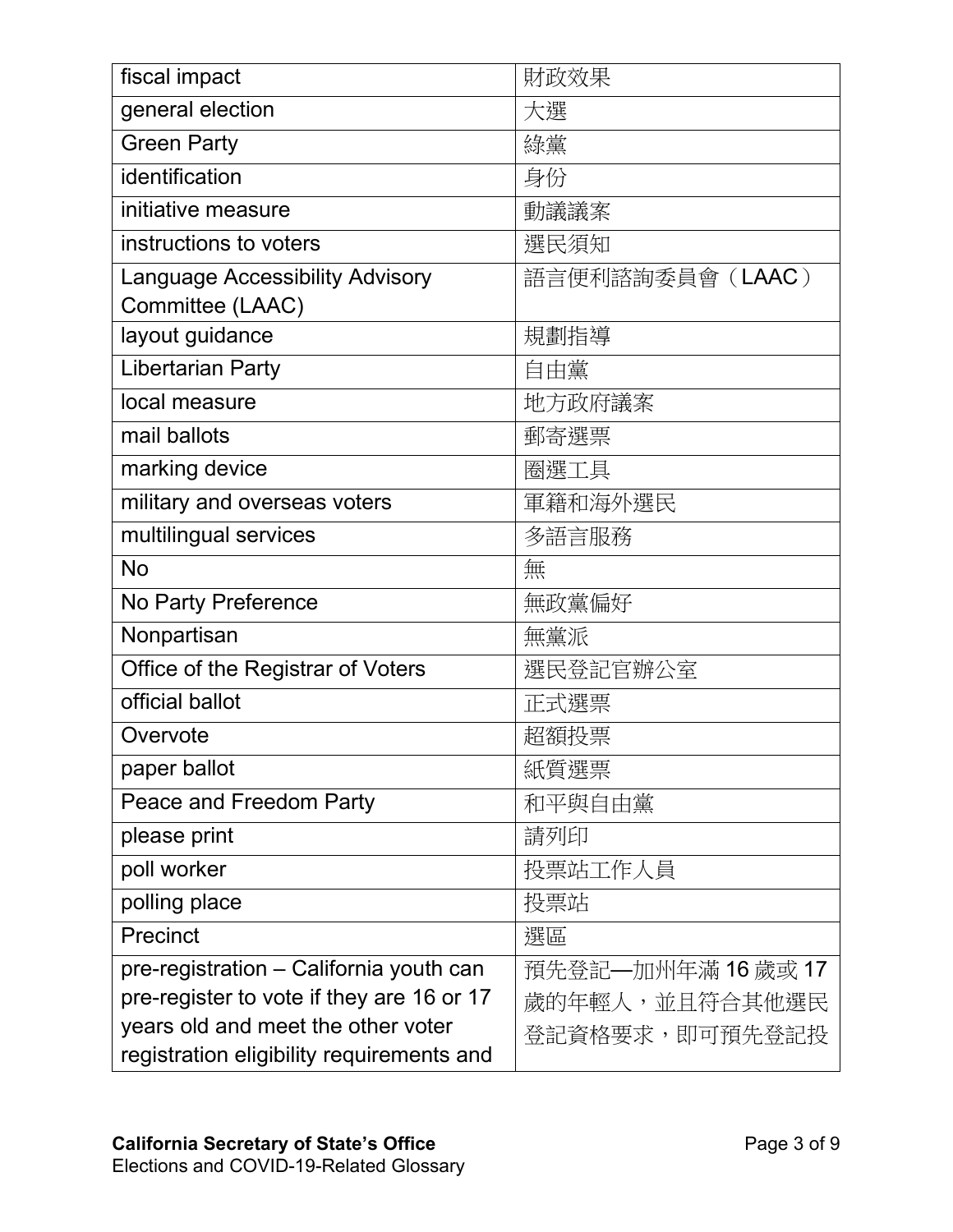| their registration will become active | 票,一旦年滿18歲,其登記將 |
|---------------------------------------|----------------|
| once they turn 18 years old           | 開始生效           |
| primary election                      | 初選             |
| proposition                           | 提案             |
| provisional ballot                    | 臨時選票           |
| provisional ballot envelope           | 臨時選票信封         |
| public comment period                 | 民眾評議期          |
| public consultation meeting           | 民眾諮詢會議         |
| public hearing                        | 公聽會            |
| recall election                       | 罷免選舉           |
| register to vote                      | 登記投票           |
| registered voters                     | 已登記選民          |
| registration form                     | 登記表            |
| referendum measure                    | 公投議案           |
| Remote Accessible Vote by Mail        | 遠端郵寄投票 (RAVBM) |
| (RAVBM)                               |                |
| replacement ballot                    | 更換選票           |
| <b>Republican Party</b>               | 共和黨            |
| re-register                           | 重新登記           |
| roster                                | 名冊             |
| runoff election                       | 決勝選舉           |
| sample ballot                         | 選票樣本           |
| school measure                        | 學校議案           |
| secrecy sleeve                        | 保密套筒           |
| Signature                             | 簽名             |
| special election                      | 特殊選舉           |
| spoiled ballot                        | 損壞的選票          |
| state initiative                      | 州動議            |
| state measure                         | 州議案            |
| <b>Statewide Special Election</b>     | 全州特殊選舉         |
| <b>Stylus</b>                         | 觸控筆            |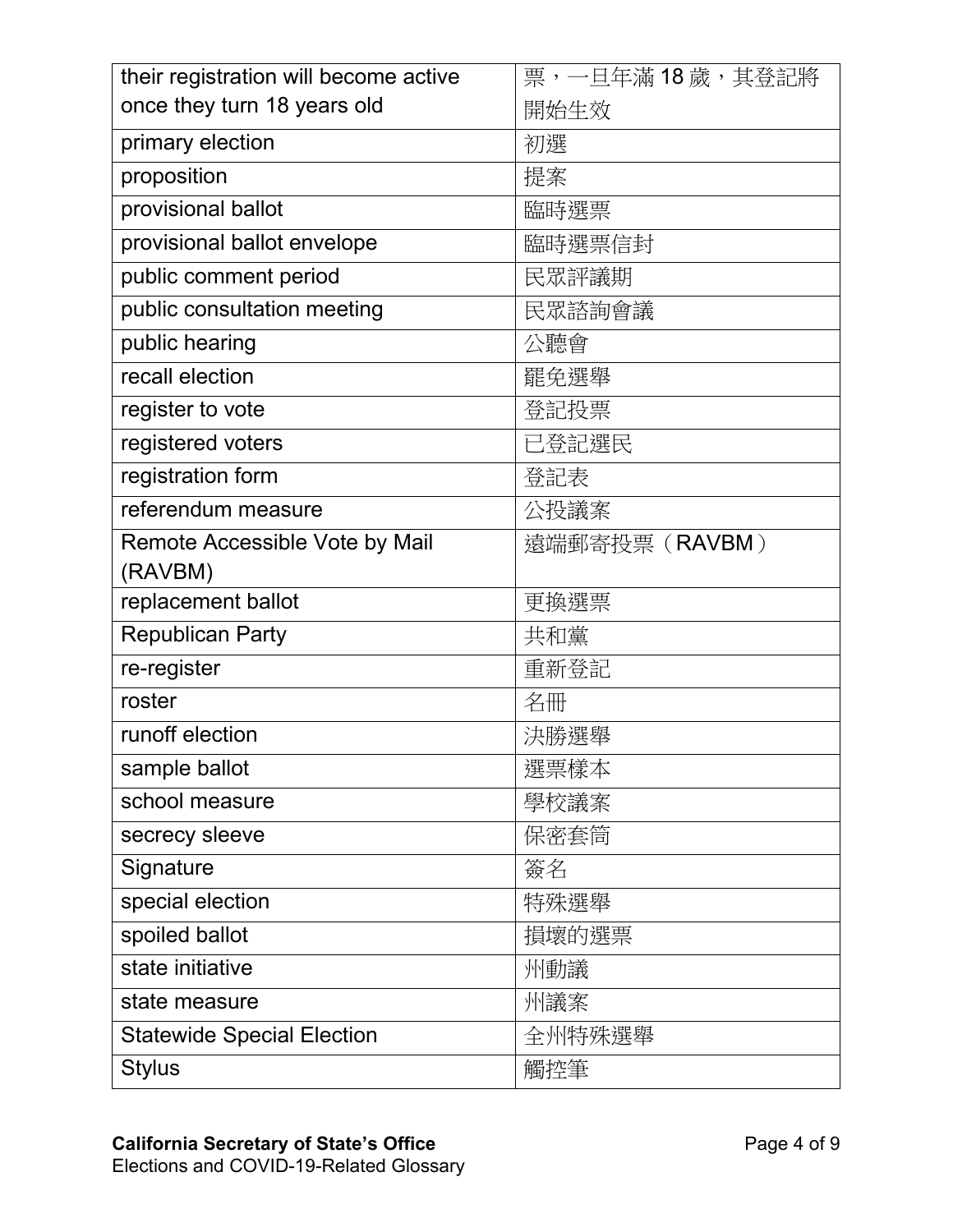| touch screen                         | 觸屏               |
|--------------------------------------|------------------|
| Vote                                 | 投票               |
| vote both sides of the ballot        | 於雙面選票中投票         |
| vote center                          | 投票中心             |
| vote for no more than                | 投票不超過            |
| vote for one                         | 給一人投票            |
| vote for up to                       | 給多人投票            |
| Vote by Mail                         | 郵寄投票             |
| Vote by Mail return envelope         | 通過回郵信封投票         |
| Voter                                | 選民               |
| <b>Voter Bill of Rights</b>          | 選民權利法案           |
| voter feedback                       | 選民回饋             |
| voter information pamphlet           | 選民資料手冊           |
| voter instructions                   | 選民須知             |
| voter outreach                       | 選民宣傳             |
| voter outreach plan                  | 選民宣傳計畫           |
| voter services                       | 選民服務             |
| <b>Voter's Choice Act</b>            | 選民選擇法案           |
| voters with disabilities             | 殘障選民             |
| Voting                               | 投票               |
| <b>Voting Accessibility Advisory</b> | 投票便利諮詢委員會 (VAAC) |
| Committee (VAAC)                     |                  |
| voting booth                         | 投票站              |
| voting equipment                     | 投票設備             |
| <b>Voting Rights Act</b>             | 投票權法案            |
| voting station                       | 投票站              |
| wheelchair accessible                | 無障礙通道            |
| write-in candidate                   | 自填候選人            |
| Yes                                  | 是                |

## **COVID-19-RELATED GLOSSARY TERMS**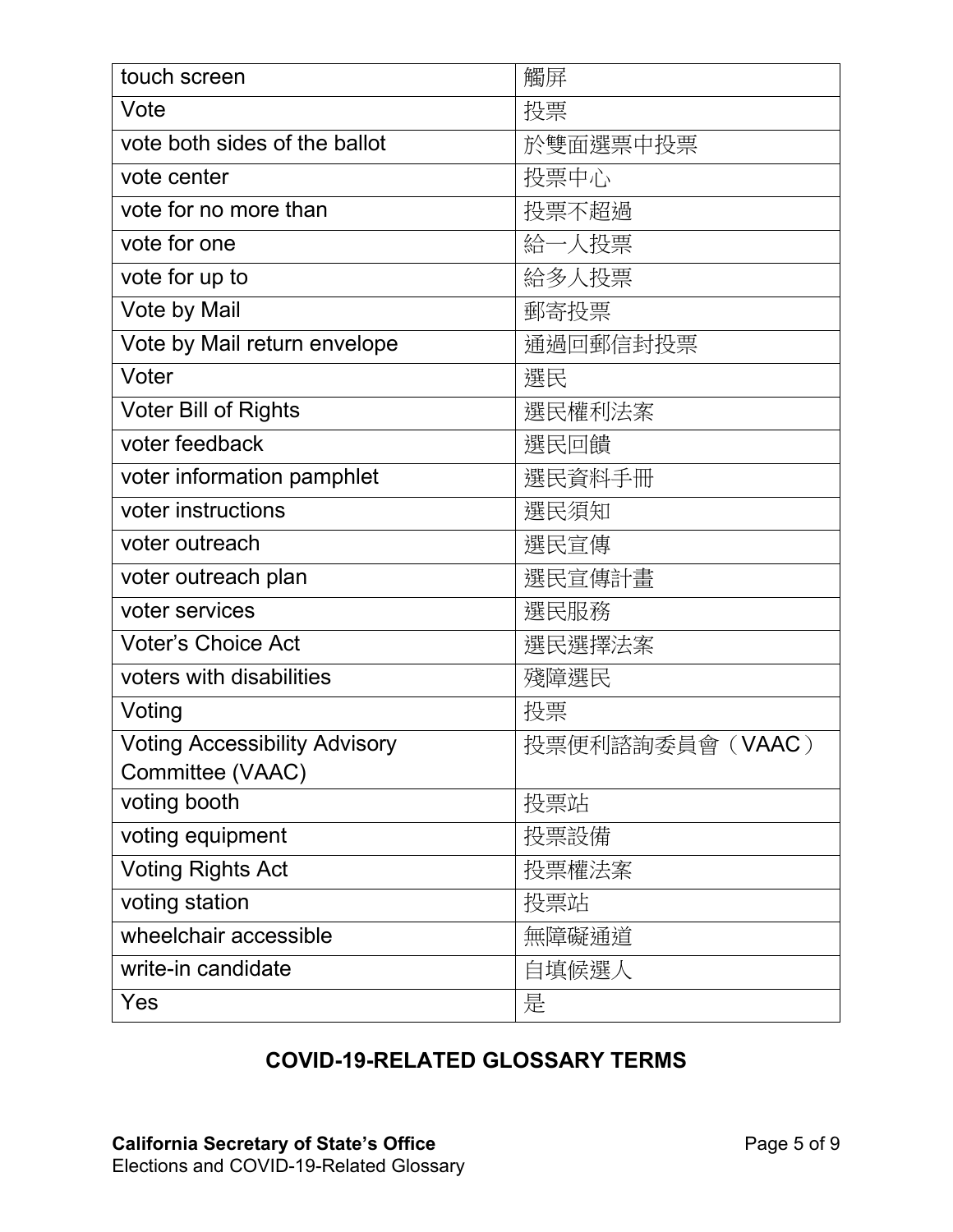| cleaning supplies                        | 清潔用品                |
|------------------------------------------|---------------------|
| commonly used surfaces                   | 常用表面                |
| Coronavirus Aid, Relief, and Economic    | 冠狀病毒救援、救濟與經濟法案      |
| Security (CARES) Act                     |                     |
| <b>County Health Guidance</b>            | 縣衛生指南               |
| <b>County Health Officials</b>           | 縣衛生官員               |
| coverage of the mouth and nose           | 鼻護罩                 |
| COVID-19 pandemic                        | COVID-19 疫情         |
| COVID-19 prevention plan                 | COVID-19 預防計畫       |
| COVID-19 symptoms - includes fever       | COVID-19 症狀––包括疾控中心 |
| or chills, cough, shortness of breath or | (CDC) 描述的發燒或發冷、咳    |
| difficulty breathing, fatigue, muscle or | 嗽、呼吸急促或呼吸困難、疲       |
| body aches, headache, new loss of        | 勞、肌肉或身體疼痛、頭痛、味      |
| taste or smell, sore throat, congestion  | 覺或嗅覺喪失、喉嚨痛、鼻塞或      |
| or runny nose, nausea, vomiting, or      | 流鼻涕、噁心、嘔吐或腹瀉        |
| diarrhea, as described by the Centers    |                     |
| for Disease Control and Prevention       |                     |
| (CDC)                                    |                     |
| disinfecting tools                       | 消毒工具                |
| disinfecting wipes                       | 消毒濕巾                |
| <b>Executive Order N-64-20</b>           | 行政命令 N-64-20        |
| <b>Executive Order N-67-20</b>           | 行政命令 N-67-20        |
| face covering                            | 面罩                  |
| face mask                                | コ罩                  |
| face shield                              | 防護面罩                |
| Fever                                    | 發燒                  |
| Gloves                                   | 手套                  |
| hand hygiene                             | 手部衛生                |
| hand sanitizer                           | 消毒洗手液               |
| hand-washing - washing hands with        | 洗手-—用肥皂和清水洗手並搓洗     |
| soap and water and scrubbing for at      | 至少20秒,或者在沒有肥皂或      |
| least 20 seconds, or using hand          | 自來水的地方使用消毒洗手液       |
| sanitizer where soap or running water    |                     |
| are unavailable                          |                     |
| health and safety                        | 健康與安全               |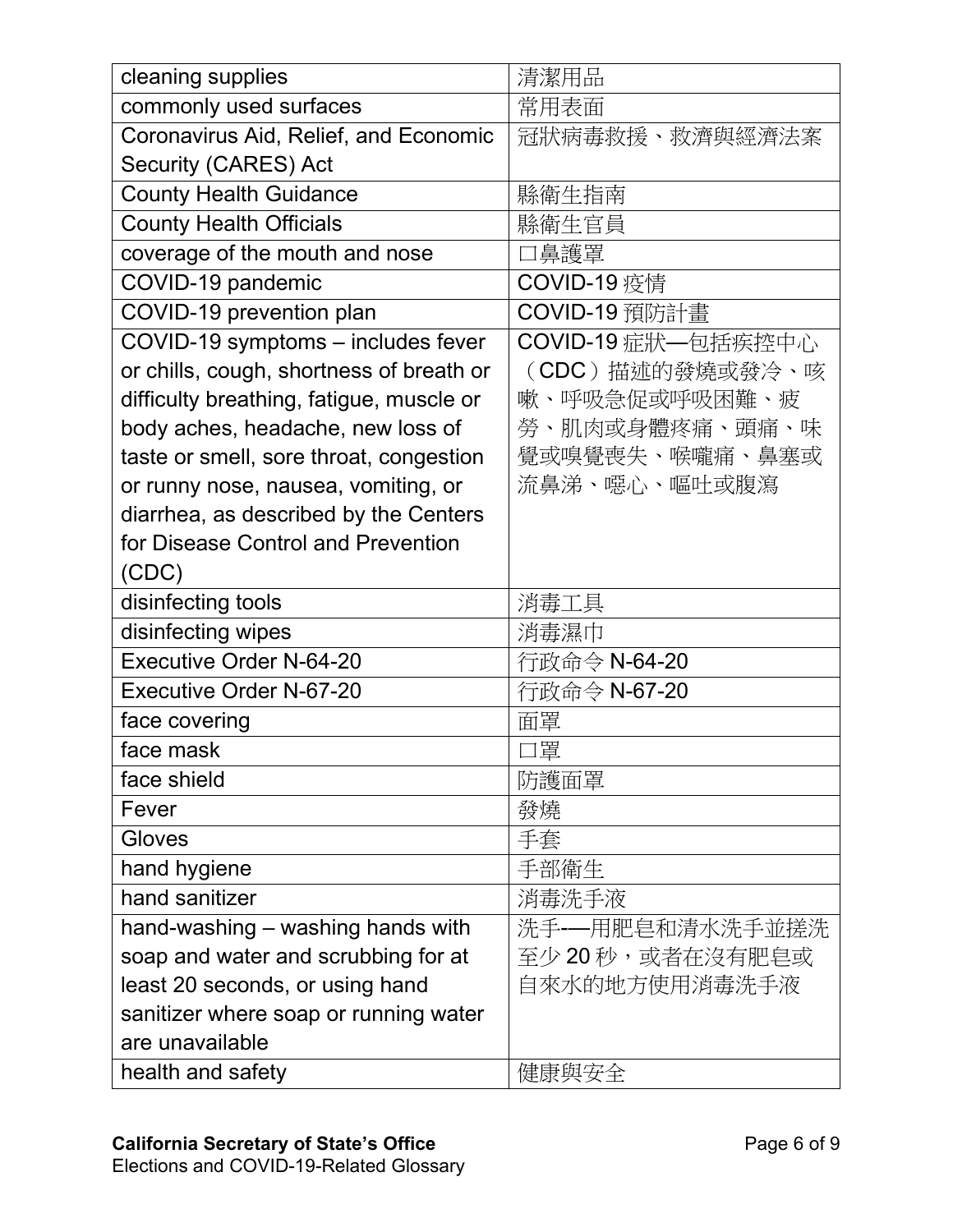| high-use areas                          | 高度使用區域            |
|-----------------------------------------|-------------------|
| illness - reported illness ranges from  | 疾病–報告的疾病範圍從非常輕    |
| very mild (some people have no          | 微(有些人沒有症狀)到嚴重疾    |
| symptoms) to severe illness             | 病                 |
| protective equipment - includes face    | 防護裝備-包括面罩、手套和其他   |
| coverings, gloves, and other protective | 防護裝備              |
| gear                                    |                   |
| physical barrier                        | 身體屏障              |
| physical distancing                     | 身體距離              |
| plexiglass                              | 塑膠玻璃              |
| potentially infectious                  | 潛在傳染性             |
| proper sneezing and coughing            | 疾控中心 (CDC) 所述的正確打 |
| etiquette - includes covering coughs    | 噴嚏和咳嗽禮儀–包括咳嗽和打    |
| and sneezes and washing hands to        | 噴嚏時遮擋,通過勤洗手的方式    |
| assist with infection control, as       | 控制感染              |
| described by the Centers for Disease    |                   |
| <b>Control and Prevention (CDC)</b>     |                   |
| public health guidance                  | 公共衛生指南            |
| public health officials                 | 公共衛生官員            |
| risk assessment                         | 風險評估              |
| serious underlying medical conditions   | 嚴重的潛在疾病—包括心臟病、    |
| - includes such conditions as heart or  | 肺病或糖尿病            |
| lung disease or diabetes                |                   |
| <b>Stay-At-Home Order</b>               | 居家令               |
| Temperature                             | 體溫                |
| voter directional signs                 | 選民指示標誌            |
| voting system cleaning                  | 投票系統清洗            |

## **COVID-19-RELATED GLOSSARY PHRASES**

| Please wear a facial covering over   | 請佩戴面罩保護口鼻。     |
|--------------------------------------|----------------|
| your nose and mouth.                 |                |
| Maintain 6 feet of physical distance | 請在大樓內與他人保持6英尺的 |
| between you and others in the        | 身體距離。          |
| building.                            |                |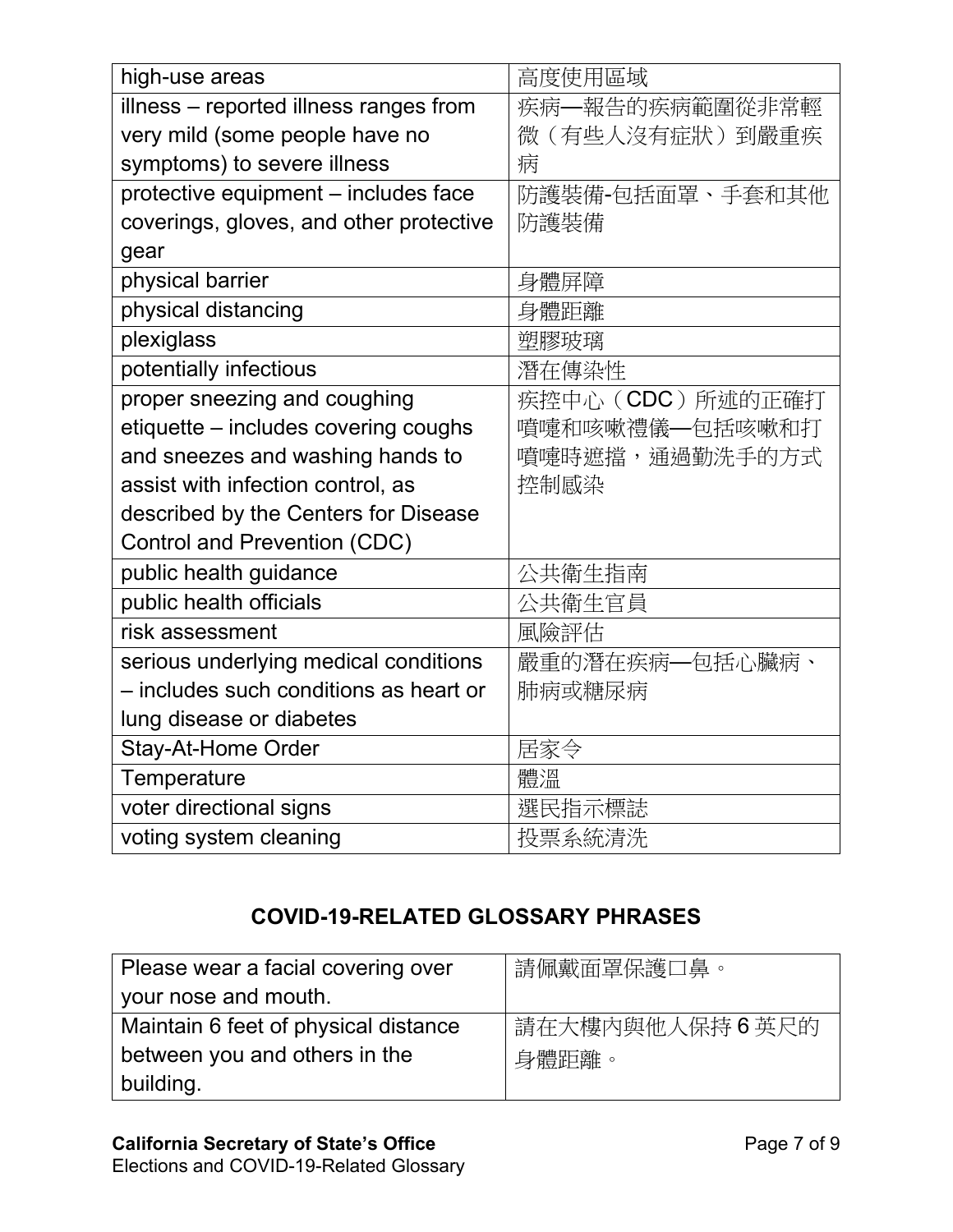| Avoid physical contact.                                                | 避免身體接觸。           |
|------------------------------------------------------------------------|-------------------|
| Use hand sanitizer at the check-in                                     | 投票前後請在登記站使用消毒洗    |
| station before and after voting.                                       | 手液。               |
| Place your own ballot into the tabulator                               | 請將您的選票放入製錶器或投票    |
| or ballot box.                                                         | 箱                 |
| Thanks for wearing your mask.                                          | 感謝您佩戴口罩。          |
| Remember to use the hand sanitizer.                                    | 請別忘使用消毒洗手液。       |
| Thanks for keeping your distance.                                      | 感謝您保持距離。          |
| Make sure your hands are dry before                                    | 接觸紙質選票前請確保雙手乾     |
| touching your paper ballot.                                            | 爽。                |
| Place used items here for cleaning.                                    | 請將用過的物品放在此處清洗。    |
| Health guidelines to use a face                                        | 遵守使用面罩與保持身體距離的    |
| covering and maintain physical                                         | 健康指南是為了保護您和他人的    |
| distancing are here to protect you and                                 | 健康。請遵守。           |
| others. Please follow them.                                            |                   |
| A face covering can be provided for                                    | 如條件允許,可以提供面罩供您    |
| you to use, if available.                                              | 使用。               |
| We regret that you're unwilling to                                     | 很遺憾您不願意遵守這些指南,    |
| follow the guidelines, but we do                                       | 但我們尊重你的投票權。請給我    |
| respect your right to vote. Please give                                | 們一些時間來組織該區域,以便    |
| us a bit of time to organize the area to                               | 讓您、我們的選舉工作人員、觀    |
| allow additional physical distance<br>between you, our fellow election | 察員及其他選民之間有更多的身    |
| workers, observers, and other voters.                                  | 體距離。              |
| Voting by mail is a safe choice to avoid                               | 郵寄投票是一種安全的選擇,可    |
| exposure to COVID-19 while voting.                                     | 以避免在投票時接觸到 COVID- |
|                                                                        | 19°               |
| When entering a voting location,                                       | 進入投票站時,請您:        |
| please:                                                                | 佩戴面罩。             |
| Wear a face covering.                                                  | 與家人以外的人保持6英       |
| Maintain physical distance of six                                      | 尺的身體距離。           |
| feet from people not from your                                         |                   |
|                                                                        | 使用站内消毒洗手液。        |